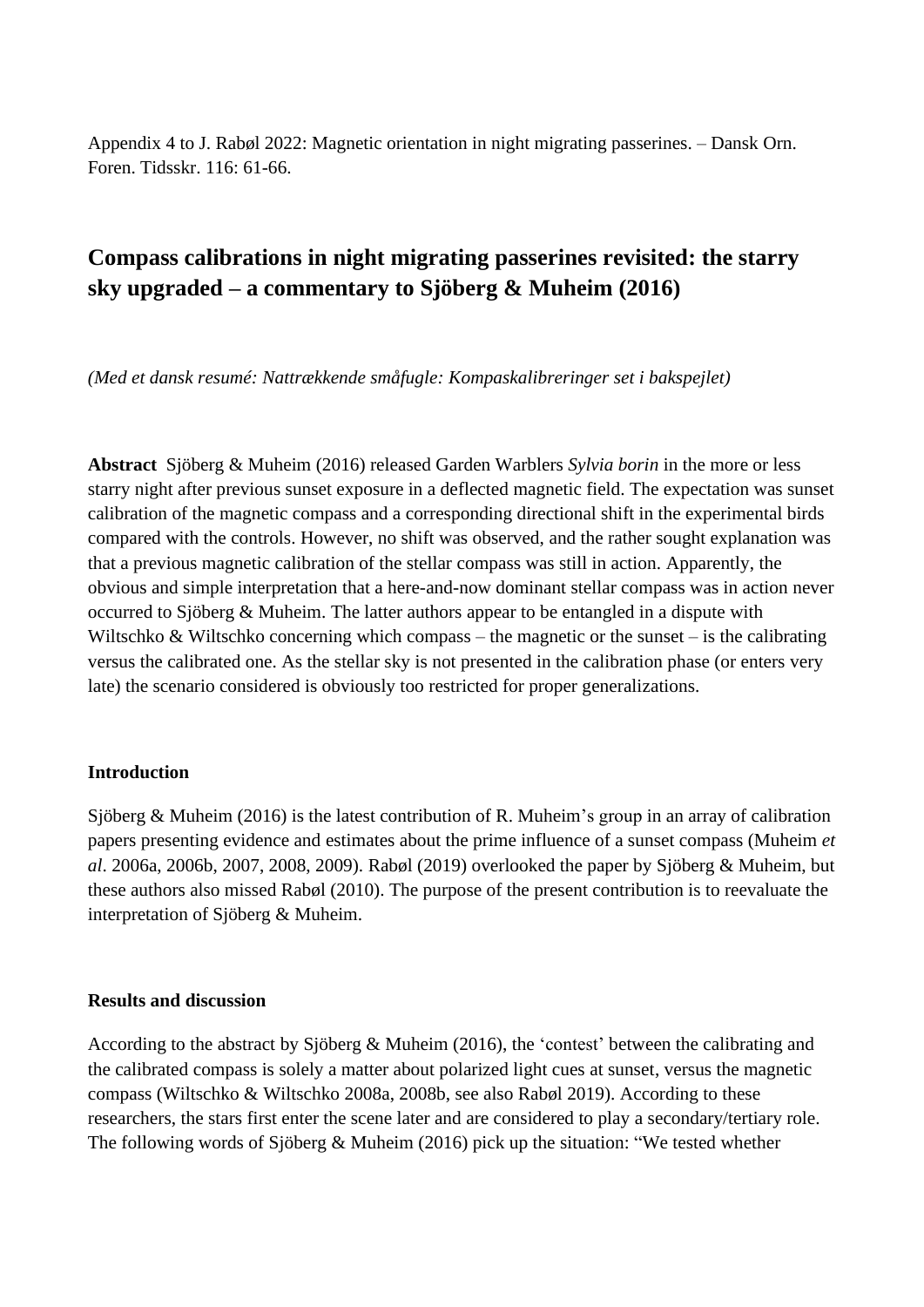migratory Garden Warblers *Sylvia borin* recalibrated their compasses when they were exposed to natural celestial cues at sunset in a shifted magnetic field, which are conditions that have been shown to be necessary for the use of a reference based on polarized light cues." One should note the word "sunset" because the birds never were allowed to watch the stars in the period when exposed to the shifted magnetic field. This is the general scenario in most compass conflict experiments (where a few stars sometimes enter the scene in the end of the exposure), so no one should wonder about the claimed low rank of the stellar compass.

After exposure under the sunset sky (no stars visible), Sjöberg & Muheim (2016) released Garden Warblers under the more or less starry sky at Falsterbo, SW Sweden, where the directions chosen by the departing birds showed no calibration of the magnetic compass; there was no difference between the orientations of the controls and experimentals. Both departed towards SSE. As the reason for the lacking calibration of the magnetic compass in the experimentals "we cannot exclude the possibility that the birds recalibrated their magnetic compass but relied on their previously calibrated star compass to determine their departure direction." One may wonder about the wording "previously calibrated star compass" instead of perceiving the orientation as the result of a 'hereand-now' dominant magnetic or stellar compass. The authors cling to their perception of the dominant and calibrating sunset compass and the two-sided interplay between the sunset and magnetic compasses with the star compass in a modest inferior position.

Sjöberg & Muheim (2016) stated in their introduction that Giunchi *et al*. (2015) found a calibration of the magnetic compass in the sunset funnel experiments. However, Giunchi *et al*. selected away lean and reversely oriented birds, and the remaining bimodal orientation in reference to magnetic N obscures the relevance for what is going on in the real world and the suspected calibrating from the – first sunset calibrated – magnetic compass into the stellar compass. In an earlier experiment, Gaggini *et al.* (2010) reported no calibration of the magnetic compass in the sunset experiments. Furthermore, Sjöberg & Muheim also maintained that "Once released, the birds simply followed their star compass calibrated prior to the cue conflict and ignored the recalibrated magnetic compass." However, why was the release orientation not the result of a here-and-now dominant magnetic or stellar compass?

Very interesting – and counter-logical – Sjöberg & Muheim maintained that "the bird will have to calibrate the different compasses with respect to a common reference, which we propose is true geographic North, determined by averaging the vertically aligned e-vector of polarized light at sunrise and sunset." Why not consider the much more precise and accurate rotational stellar-N/Polaris? In the universe of Muheim and colleagues, the stars are not allowed to play a primary role in the orientation of birds. But one should take into consideration that very few star-exposures have been included in the calibration-phase of most investigations (with Rabøl 2010 and 2019 as exceptions) probably because people do not consider the possibility of a dominant and/or calibrating influence of star-orientation. In my opinion, it certainly makes sense that the star compass calibrates the magnetic compass for use on overcast nights.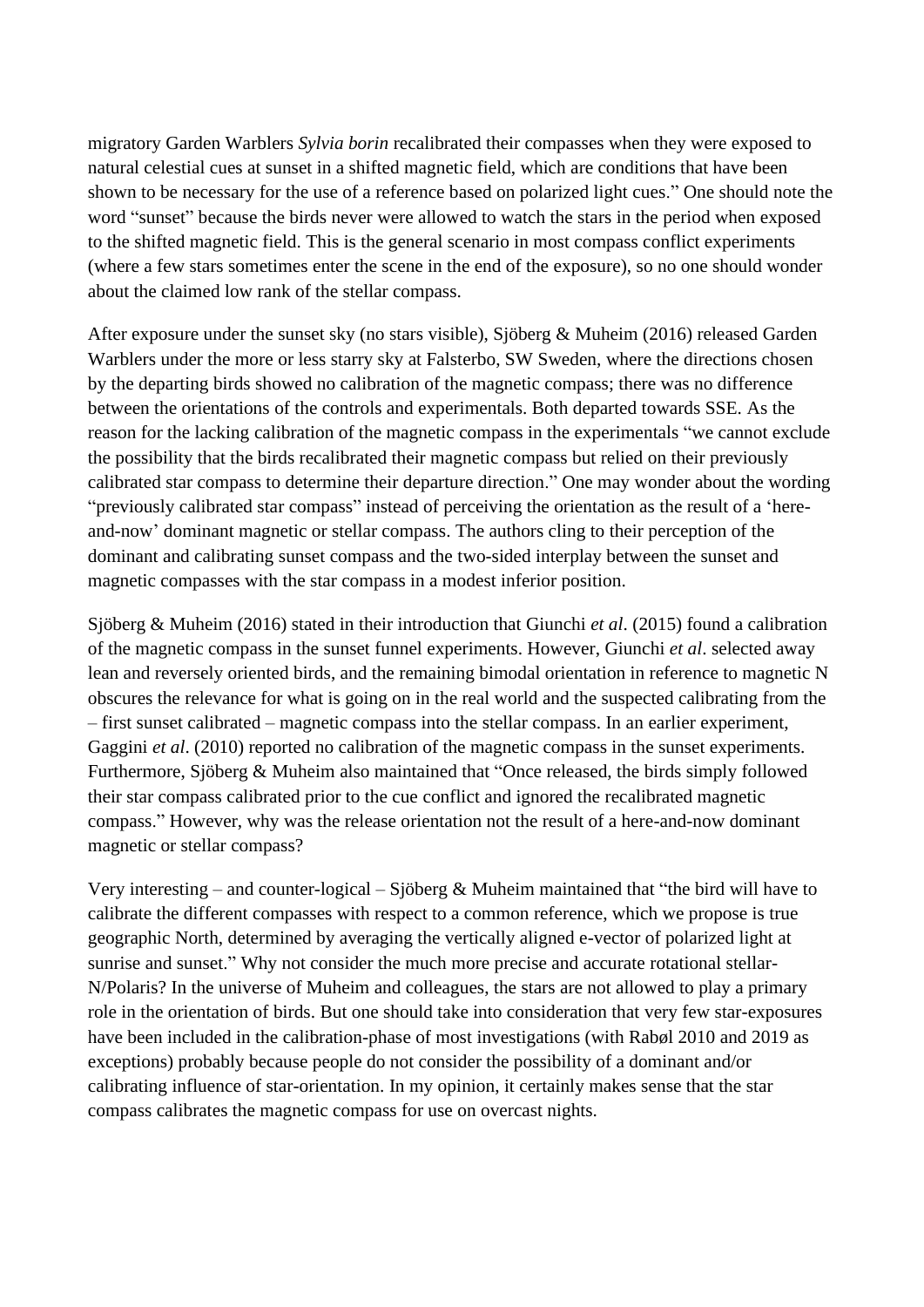In conclusion, relying on a 'bound-to-be' very unprecise sunset-/sunrise-based compass would add further to the inbuild weaknesses (too much scatter) of a vector orientation system as the one and only inherited system. Time seems ripe to reconsider the (co)influence of a goal area migration system as already proposed 50 years ago (Rabøl 1969).

Among details and curiosities in the literature is the 'out-of-the-blue'-reference of Sjöberg  $\&$ Muheim to Emlen (1967) for the view that "the star compass is recalibrated by the magnetic compass during migration." Not even in the important survey by Emlen (1975) is there any such reference. No surprise. In 1967 the magnetic compass was not yet born! The very first documentation of a magnetic compass came the following year (Wiltschko 1968), and the first claims of such calibrations by the magnetic compass into the star (not the sunset) compass were in Wiltschko & Wiltschko (1975a, 1975b, 1976). However, the 1975 natural starry sky experiment and '16-star-sky' experiment (1976) of Wiltschko & Wiltschko are not easily interpreted, and the conclusions are open to critics. Probably, the orientation was spuriously influenced by the restricted view (Polaris mostly not visible) of the starry sky (Wiltschko & Wiltschko 1975a, 1975b, Rabøl 2010) as seen from the depth of a Frankfurt cage, and what happens under a rotating or stationary '16-star-sky' (Wiltschko & Wiltschko 1976 and several times since) has not necessarily anything to do with orientation under a natural starry sky.

## **Resumé**

## **Nattrækkende småfugle: Kompaskalibreringer set i bakspejlet**

Sjöberg & Muheim (2016) slap Havesangere fri om natten under Falsterbos stjernehimmel. Forud havde forsøgsfuglene i solnedgangen været udsat for et drejet magnetfelt. Forventningen var nu, at et solnedgangskompas havde kalibreret magnetkompasset, der så senere kalibrerede et stjernekompas, der styrede nattens træk. Det skulle så vise sig ved en drejet orientering sammenlignet med kontrolfuglene, der ikke i solnedgangsfasen var blevet magnetfordrejede. Men begge grupper fugle fløj SSØ. Hvordan nu det, spurgte de to svenskere forundret. Jo, gættede de, stjernekompasset befandt sig i en fastlåst position fra en tidligere kalibrering af magnetkompasset, hvor dette ikke i en drejet tilstand var blevet kalibreret af solnedgangskompasset. Når man tror så meget på noget, overser man ofte en simplere forklaring, nemlig at SSØ-orienteringen i begge grupper var her-og-nu fastlagt af et ikke-kalibreret magnet- eller stjernekompas.

Sjöberg & Muheim (2016), som undgik min opmærksomhed, da jeg skrev Rabøl (2019), er et led i den fortsatte ret så private dyst mellem R. Wiltschko og R. Muheim om, hvorvidt magnetkompasset kalibrerer solnedgangskompasset (Wiltschko) eller omvendt (Muheim). Wiltschko og Muheim presser – ubevidst – stjernekompasset ud af muligheden for primær indflydelse ved at afslutte kalibreringsfasen ved solnedgangs/nattetide for tidligt, før stjernerne har været i lang tid nok på himlen. Nogle gange sluttes før, der overhovedet er synlige stjerner. Det er naturligvis ikke i orden. I mine forsøg får fuglene lov til at se stjernerne i hvert fald en time før de overføres til tragtene.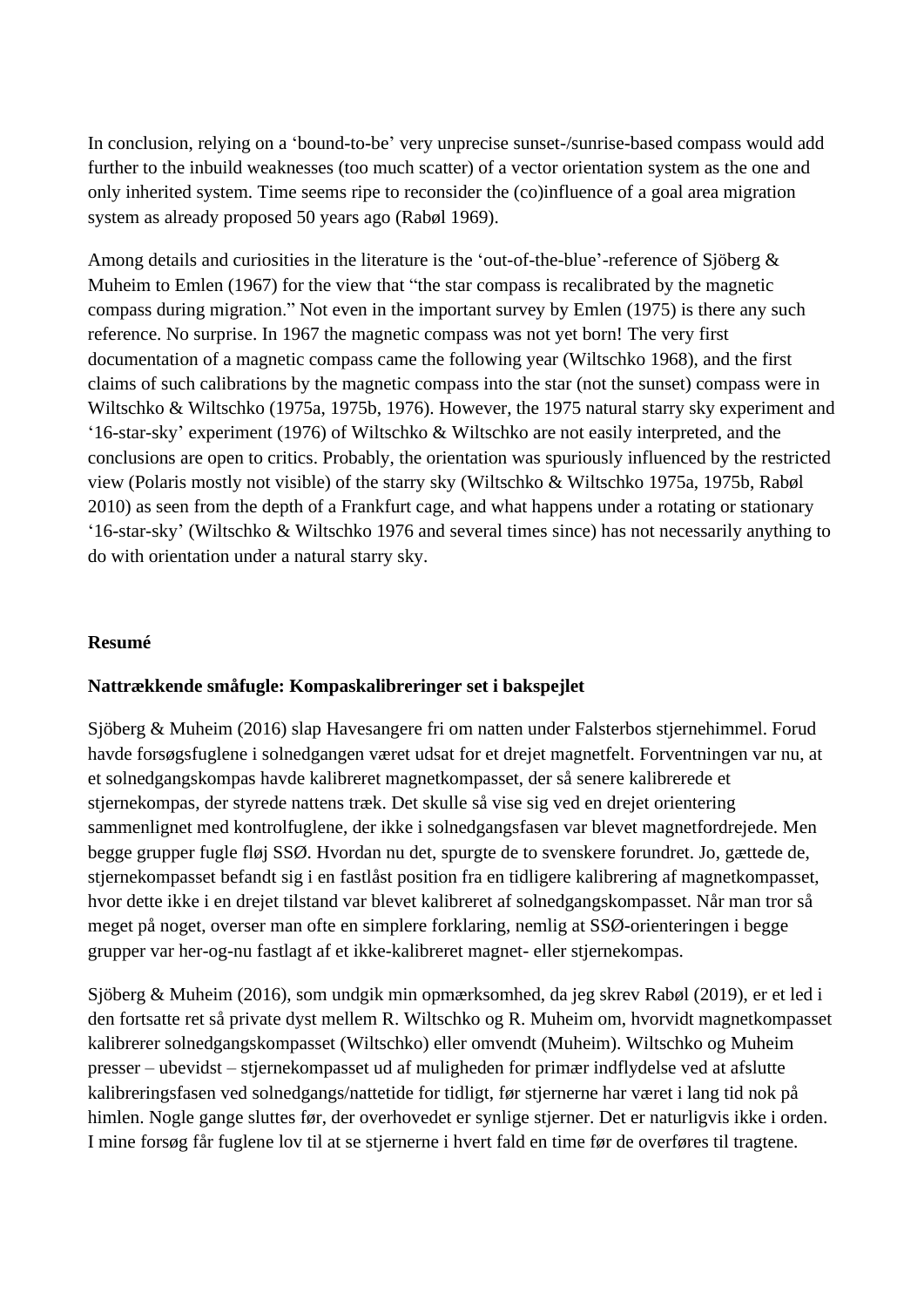Jeg tror ikke meget på al den kalibrerings-snak, og det gør Havesangerne tilsyneladende heller ikke. Stjernerne er sagen; her og nu blinker de igennem og dominerer det i baggrunden beskedne levn fra fortiden, magnet-kompasset. og det alt for upræcise solnedgangs-kompas, der kun manifesterer sig, når alt andet går i sort.

Sjöberg & Muheim hylder tilsyneladende også princippet: Hvorfor gøre noget enkelt, når det kan gøres kompliceret. De foreslår, at geografisk N bestemmes ud fra en vinkel-halvering mellem retningen mod solnedgangen og retningen mod solopgangen. For at gemme og fastholde retningen mod solnedgangen skal den overføres til retningen mod fx en kirke i det fjerne. Så sidder fuglen og kukkelurer hele natten og retningen mod den opgående sol overføres så til retningen mod et træ i det fjerne. Fuglen laver nu en halvering mellem de to retninger, der overføres til en tredie terrængenstand i det fjerne. Dette er så retningen mod geografisk N sådan cirka, for det kan være op til flere grader galt, thi solnedgang og solopgang befinder sig kun iblandt i den samme vinkel til venstre og højre for geografisk N. Herefter kalibrerer fuglen magnetkompasset ud fra geografisk N, og til sidst kalibreres stjernekompasset ud fra magnetkompasset. Hvorfor ikke bare kikke op på stjernehimlen og finde Nordstjernen; den står med brøkdele af en grads unøjagtighed mod geografisk N.

#### **References**

- Emlen, S.T. 1967: Migratory orientation in the Indigo Bunting, *Passerina cyanea*. Part II. Mechanism of celestial orientation. – Auk 84: 463-489.
- Emlen, S.T. 1975: Migration: Orientation and Navigation. Pp. 129-219 in: D.S. Farner & J.R. King (eds.): Avian Biology Volume V. – Academic Press, New York.
- Gaggini, V., N.E. Baldaccini, F. Spina & D. Giunchi 2010: Orientation of the pied flycatcher *Ficedula hypoleuca*: cue-conflict experiments during spring migration. – Behav. Ecol. Sociobiol. 64: 1333-1342.
- Giunchi, D., L. Varni, N.E. Baldaccini, F. Spina & F. Biondi 2015: New cue-conflict experiments suggest a leading role of visual cues in the migratory orientation of Pied Flycatchers *Ficedula hypoleuca*. – J. Ornithol. 156: 113-121.
- Muheim, R., F.R. Moore & J.B. Phillips 2006a: Calibration of magnetic and celestial compass cues in migratory birds – a review of cue-conflict experiments. – J. Exp. Biol. 209: 2-17.
- Muheim, R., J.B. Phillips & S. Åkesson 2006b: Polarized light cues underlie compass calibration in migratory songbirds. – Science 313: 837-839.
- Muheim, R., S. Åkesson & J.B. Phillips 2007: Magnetic compass of migratory Savannah Sparrows is calibrated by skylight polarization at sunrise and sunset. – J. Ornithol. 148, Supplement 2: 485-494.
- Muheim, R., S. Åkesson & J.B. Phillips 2008: Response to R. Wiltschko *et al*. (J. Ornithol.): Contradictory results on the role of polarized light in compass calibration in migratory songbirds. – J. Ornithol. 149: 659-662.
- Muheim, R., J.B. Phillips & M.E. Deutschlander 2009: White-throated Sparrows calibrate their magnetic compass by polarized light cues during both autumn and spring migration. – J. Exp. Biol. 212: 3466-3472.